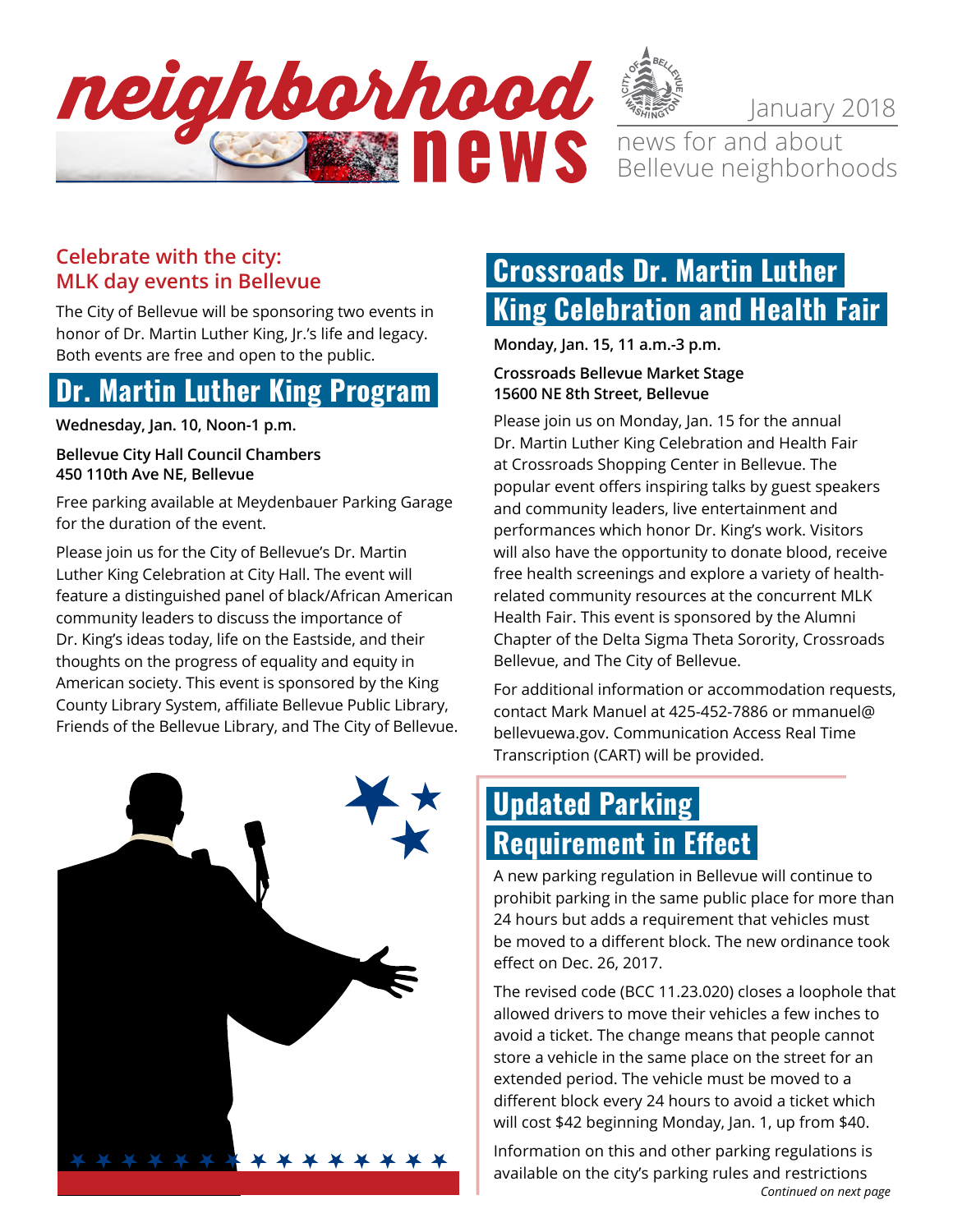#### *Continued from previous page*

page, [Police.](https://police.bellevuewa.gov/police-services/traffic-and-photo-enforcement/parking/) [BellevueWA.gov/](https://police.bellevuewa.gov/police-services/traffic-and-photo-enforcement/parking/) [police-services/](https://police.bellevuewa.gov/police-services/traffic-and-photo-enforcement/parking/) [traffic-and-photo](https://police.bellevuewa.gov/police-services/traffic-and-photo-enforcement/parking/)[enforcement/parking](https://police.bellevuewa.gov/police-services/traffic-and-photo-enforcement/parking/). City code enforcement is complaint-based and can be filed using



MyBellevue, the city's online service request portal and mobile app, or by calling the NORCOM non-emergency line at 425-577-5656.

# **Neighborhood Enhancement Program Coming to Bridle Trails Area This Month**

The Neighborhood Enhancement Program (NEP) is a \$5M, city-funded, capital improvements program that empowers residents to propose and select projects



that improve their neighborhood's quality of life and enhance its character. The program rotates through the City's 14 NEP Neighborhood Areas, serving two areas each year, for a period of seven years (2015-2022). Since 2015, NEP has rotated through the Eastgate/Factoria, Cougar Mountain/Lakemont, West Lake Sammamish Neighborhood and NE Bellevue Areas.

This month, the NEP process will be launching in Bridle Trails, which has been allocated more than \$350,000 for enhancements. A kick-off meeting will be held on Wednesday, January 31, 2018, from 7:00-8:30 pm, at Cherry Crest Elementary School (12400 NE 32nd Street). City staff will provide attendees with a brief overview of the program guidelines and schedule, answer questions, and invite folks to share, discuss and submit project ideas. Following the kick-off meeting, each household in Bridle Trails will receive a prepaid NEP Project Request Form in the mail. We encourage all residents in the Bridle Trails Area to use this form, or the online project request form on the NEP website, to submit as many NEP project requests as they like by March 26, 2018.



To find out which NEP Neighborhood Area you call home, when NEP will be in your area, and how much funding your area has been allocated, please visit https://www.bellevuewa.gov/nep. For more information about NEP, please contact Theresa Cuthill at [tcuthill@bellevuewa.gov](mailto:tcuthill@bellevuewa.gov).

## **Bridle Trails NEP Kickoff Meeting**

**Wednesday, January 31, 7 p.m. Cherry Crest Elementary**

## **Save the Date Cultural Conversations Presents:**

## **"Beyond What We See"**

**Wednesday, February 7, 7-9 p.m.**

#### **Bellevue City Hall, Council Chambers**



Join with your friends, family, and neighbors, for the fourth annual Cultural Conversations evening forum of storytelling and community conversation. Come

hear the stories of diverse Bellevue residents who inspire others to move beyond the assumptions we make at first glance. Cultural Conversations, Bellevue's popular women's discussion group aimed at increasing cultural understanding and connection invites you to listen closely, adjust your focus, and be inspired to learn from each other.

This year's storytellers will share how initial – and often incorrect – assumptions prevent us from understanding and connecting. Four Bellevue residents will share their diverse stories reminding us of the gifts revealed when we open our focus "Beyond What We See."

These themes will be facilitated by Debbie Lacy, professional coach and consultant, followed by community table conversations. This event, free and open to the public is recommended for individuals age 13 and up, all abilities, cultures and faiths. Visitor parking is available in the P2 Level of the City's parking garage on a first-come, first-served basis. Communication Access Realtime Translation (CART) will be provided. For additional accommodation needs or more information about the program, please contact Carol Ross at 425-452-7917; RSVP at cross@bellevuewa.gov.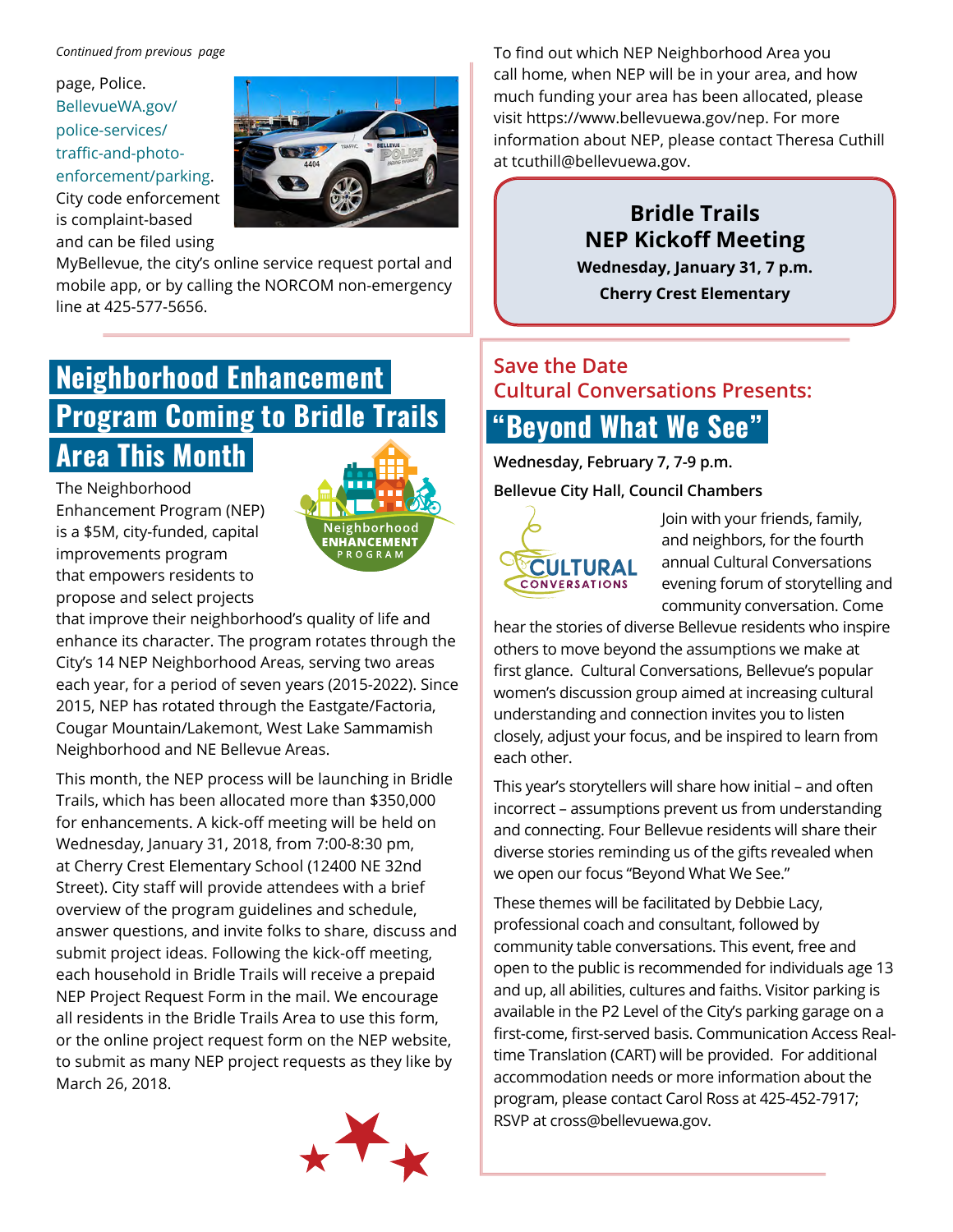# **The Art of Listening Workshops**

**Mondays, 6:30-8:30 p.m.**

**January 22, January 29, February 5 and February 12 Lake Hills Library at Lake Hills Shopping Center 15590 Lake Hills Blvd, Bellevue**



Do you listen well? Have you experienced what it is like to be truly listened to? Becoming practiced at the way you listen to others will

dramatically improve your focus, your relationships, your inner peace, and your professional life.

Through the interactive exercises in this class, you will become aware of your unhelpful listening habits, learn ways to calm your busy brain as well as others when they are angry or confused, practice forming useful questions, and become more confident when faced with a difficult conversation. In this 4 week, 8 hour workshop you will learn how to be a more artful, peaceful and attentive listener, and have the experience of being truly listened to.

This class is presented by the City of Bellevue's Mediation Program. The program's co-manager, Marcia McReynolds, will facilitate the workshops with the help of the program's volunteers. Marci has been teaching listening to thousands of people ever since her own life was transformed by the power of learning to listen 20 years ago. The City of Bellevue Mediation Program, our community's conflict resolution center, through staff and talented volunteers, help heal and negotiate the community's conflicts, primarily through utilizing the art of listening.

Class is on a first come, first seated basis, so please arrive early to assure you get a seat.

# **Main Club Open House**

**Free Class Sampler Jan 9, 10 a.m.-12:30 p.m.**

#### **209 100th Ave NE, Bellevue**

**Coffee, tea, and treats provided, register for classes**

We are very excited at the Bellevue Main Club about our new winter schedule. It will begin the third week in January but you can start registering right away.

Come learn about upcoming classes, and have the opportunity to experience new activities and speak

### **Save the Date!**

# **Bellevue Neighborhoods Conference INNOVATION, INSPIRATION, CONNECTION**

**Saturday, April 21, 8 a.m.-3:30 p.m.**

#### **Bellevue City Hall, 450 110th Ave NE, Bellevue**

From our homes to our roads, from our urban spaces to our gathering places, how are technology and innovation improving the quality of life in our neighborhoods and community?

Don't miss the second bi-annual Bellevue Neighborhoods Conference! Join your friends and neighbors in a day of learning and connection. Breakfast and keynote speaker will be followed by workshop offerings throughout the day that fall into four thematic areas.



Be inspired by a jam-packed day of hands-on, interactive learning and engagement with other residents passionate about the future in Bellevue. The full day program includes continental breakfast, lunch, keynote speaker and four hours of workshop choices.

For more information or to request a registration packet (available March 1st) contact Julie Ellenhorn at [jellenhorn@bellevuewa.gov](mailto:jellenhorn@bellevuewa.gov) or 425-452-5372. Conference fee is \$35 until April 1. \$50 after April 1 if space is available. Fee waiver available on request.

directly with the instructor. No registration needed for the open house, just drop in.

The open house is a free event, giving you the opportunity to get the New Year started right!

Register at https://parks.bellevuewa.gov/communitycenters/northwest-arts-center/bellevue-main-club/ or by calling the Northwest Arts Center at 425-452-4106.